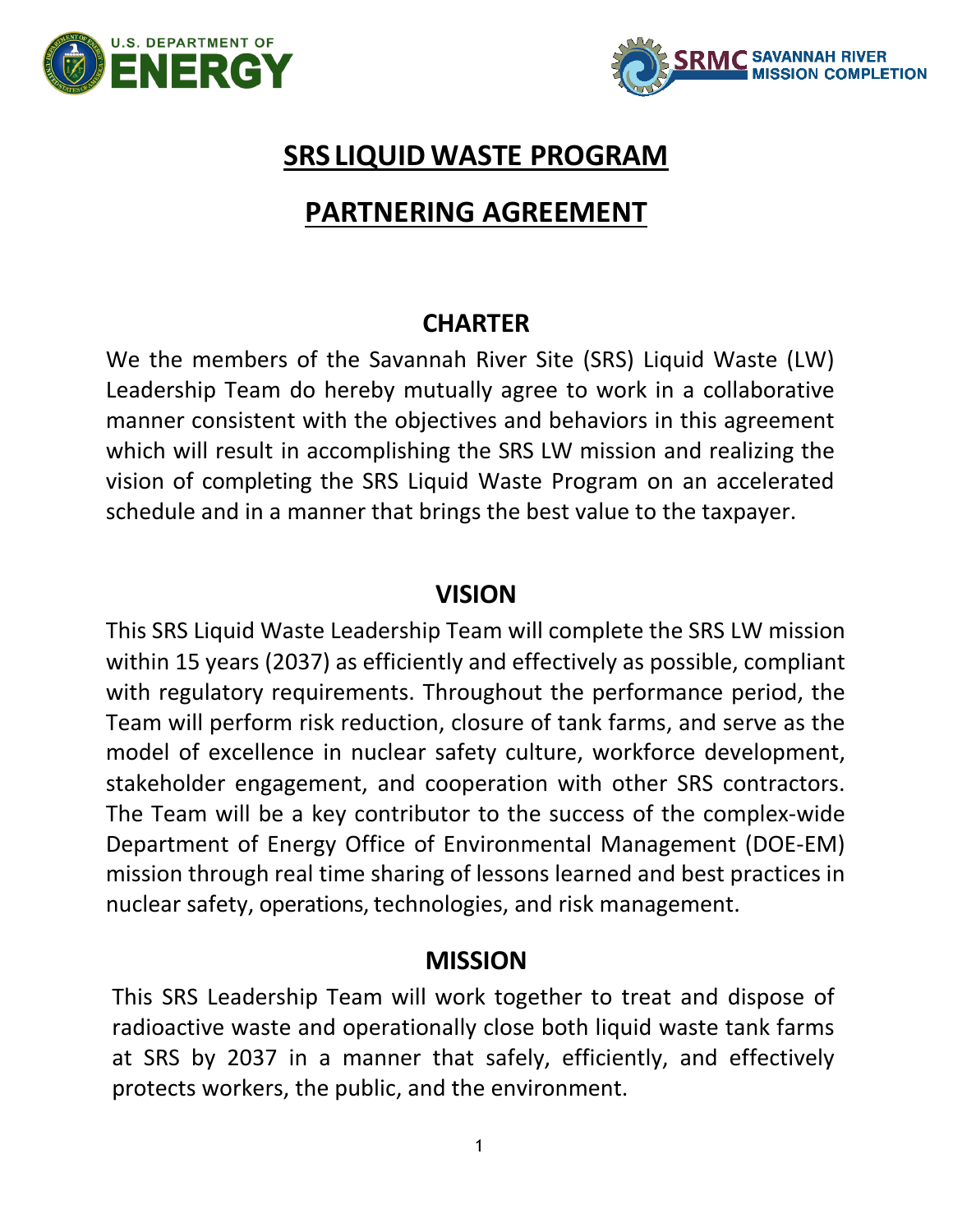



### **OBJECTIVES**

The objectives of the SRS Leadership Team are to:

- Meet safety performance standards by reinforcing safety of our workers, the public, and the environment as our primary core value
- Meet cost and schedule performance expectations through identification and implementation of optimizations and innovation building upon our continuous improvement core value
- Maintain a strong working relationship with the state and federal regulators, based upon our core value of mutual respect, that supports regulatory agreements necessary to drive accelerated waste treatment and achievement of end states
- Manage program risk, consistent with our core value of reliability, that minimizes mission impacts and prevents showstoppers, through compliant, predictable, and disciplined planning and performance
- Meet expectations of external stakeholders on the completeness, frequency, timeliness, and transparency in communications of mission progress and management of emergent issues
- Meet expectations of our contractor and federal workforce by working together seamlessly to ensure their well-being and full commitment throughout the entire mission.

# **VALUES/BEHAVIORS**

The values/behaviors to be consistently demonstrated by the SRS Leadership Team are to:

- Collaborate and cooperate in all situations
- Interact on a level playing field with no room for rank or ego
- Exhibit energy and enthusiasm
- Be intentional about who is leading and who is following on an issue
- Act with utmost integrity
- Safety, reliability, mutual respect, continuous improvement
- Be respectful and empathetic
- Share the workload on team actions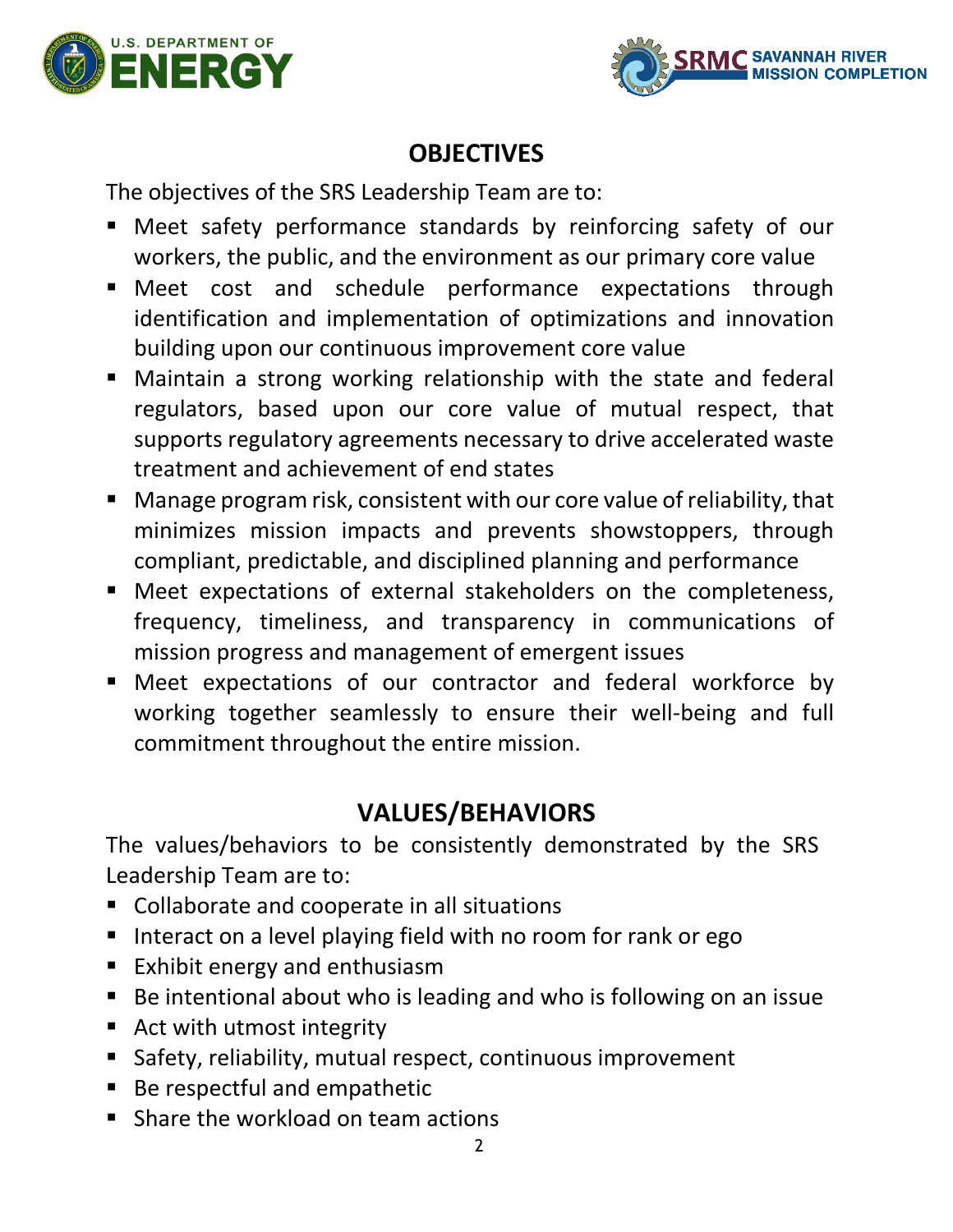



- Take accountability but also give others credit when warranted
- Be active listeners where every idea is given a hearing
- Acknowledge that disagreement is OK, and differences are carefully examined to understand all points of view
- Achieve consensus is the norm in decision making
- Early, consistent, and complete communications
- Sound planning and doing things right the first time
- Commitment to quality, cost, and schedule

## **ISSUE RESOLUTION PROCESS**

The SRS Leadership Team agrees to resolve all issues as follows:

- Normal management processes and systems are used to resolve issues, consistent with contract and program requirements
- The Department of Energy-Savannah River (DOE-SR) and contractor functional managers, as shown in the attached interface diagram, are expected to expeditiously resolve issues within their areas of responsibility
- Issues that are expected to take more than 5 business days to resolve or may impact the critical path schedule, will be immediately moved to the next level in the management chain for resolution
- If corrective actions are needed to resolve an issue, the actions should be tracked to assure complete resolution

# **LOGISTICS**

This SRS Leadership Team agrees to track progress against partnering vision/objectives and meet to periodically to discuss that progress by:

**• Monitoring the SRS LW program metrics to measure and gauge**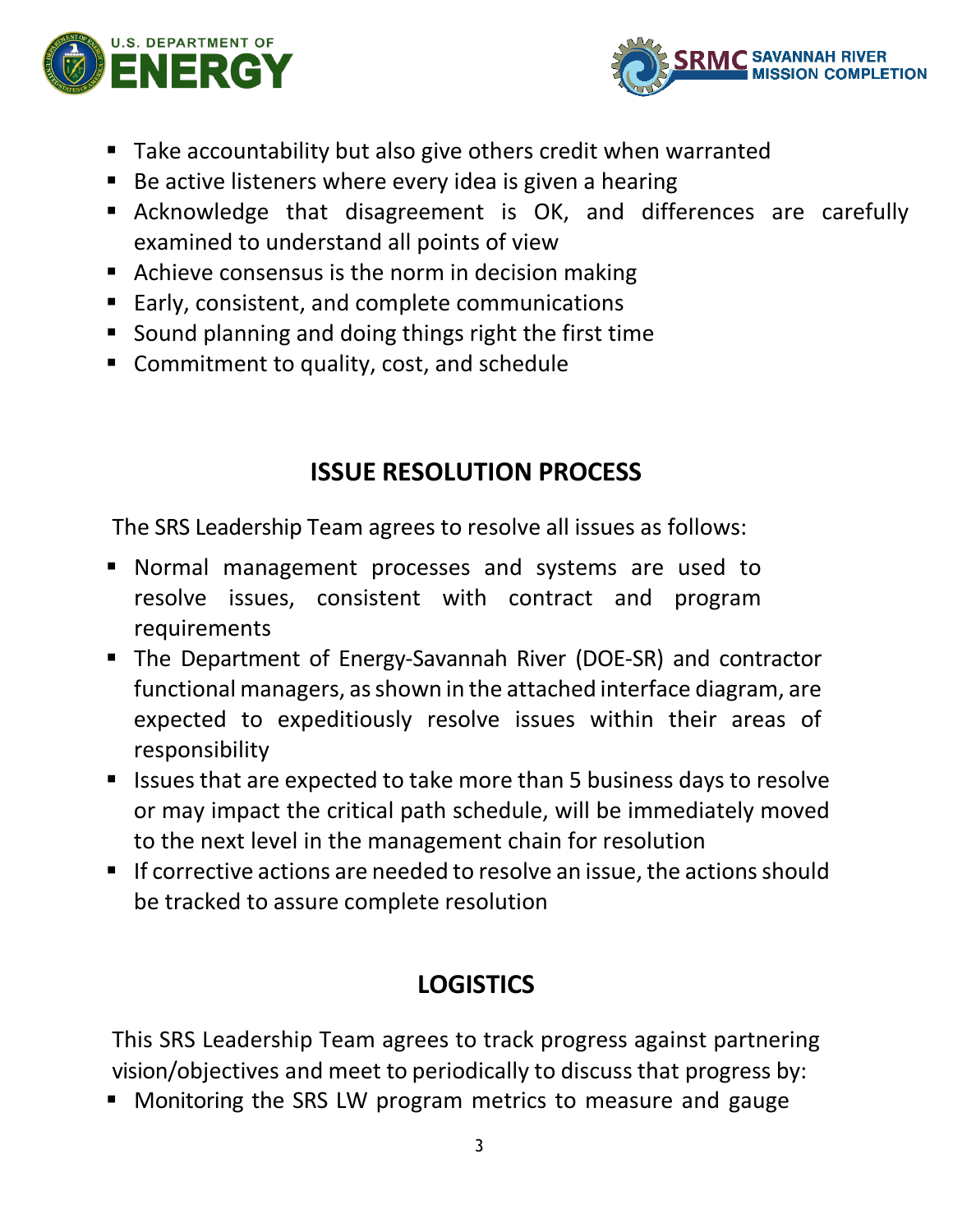



performance to determine the effectiveness of partnering

- Meeting at least quarterly to discuss progress, issues, and lessons learned
- In preparation for the periodic meetings, Partnering Team Co-Leads will issue a formal agenda consisting of: Prior 90 days of partnering performance, a look ahead at the next 90 days' priorities and partnering opportunities, and a status report of open partnering initiatives.
- A secretary will be appointed to be responsible for meeting minutes and recording and tracking of team commitments and actions from the meeting. The secretary may also assist the Co-Leads in the tracking of corrective actions associated with issue resolution. Minutes will be issued within 5 working days of the meeting.
- The Co-Leads will brief the DOE-SR Site Manager and Savannah River Mission Completion (SRMC) President on a quarterly basis of Partnering Team progress, issues, and actions.
- The Co-Leads and team membership changes will be upon approval of the DOE-SR Site Manager and SRMC President.
- **The Partnering Agreement will be reviewed and renewed on an** annual basis.

### **INTERFACE DIAGRAM**

The table identifies the major partnering alignments within DOE-SR and SRMC.

|   | <b>DOE</b>                 | <b>SRMC</b>     | <b>Function</b>    |
|---|----------------------------|-----------------|--------------------|
|   | Budney                     | Olson           | Management         |
| 2 | Johnson                    | Barth; W. Clark | Management         |
| 3 | Folk                       | Olson; Ling     | Management         |
| 4 | <b>B.</b> Clark            | W. Clark; Ling  | Management         |
| 5 | <b>WDOD Director (TBD)</b> | W. Clark        | Operations         |
| 6 | Robinson                   | <b>Burns</b>    | Engineering        |
| 7 | Blanco                     | Borders; Barth  | Program Management |
| 8 | Porter                     | Barth           | Contracts          |